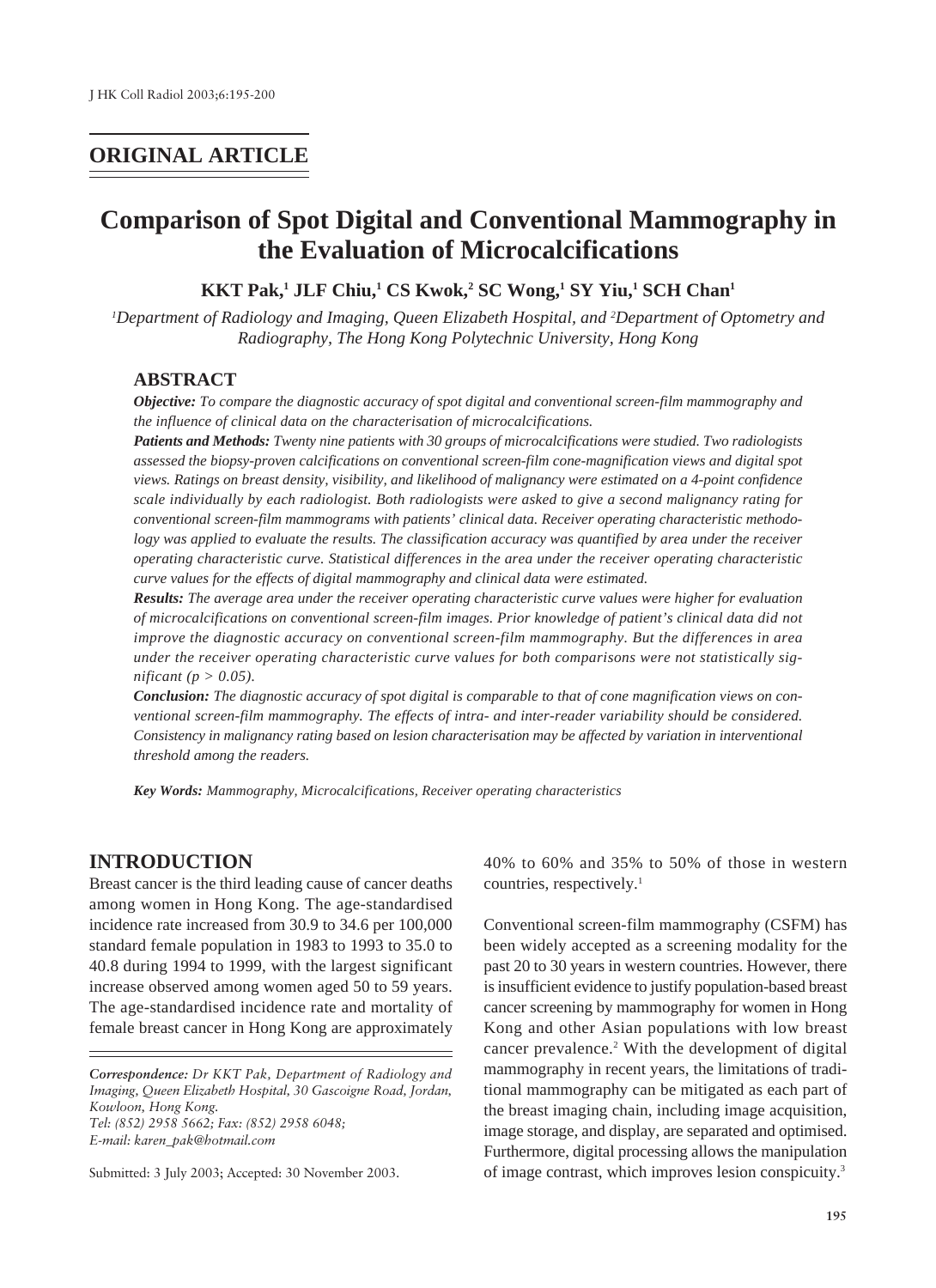There are ongoing clinical trials and testing for all types of digital mammographic equipment in the USA, which include 2 major clinical trials funded by non-industrial sources — the International Digital Mammography Development Group Digital Mammography Pilot Study, and the Department of Defense Full-field Digital Mammography Screening Trial. However, the initial Food and Drug Administration (FDA) guidelines for manufacturers of digital mammography systems to obtain FDA approval were flawed since the level of agreement required for digital mammography and screen-film mammography was not attainable because of intra- and inter-reader variability. Consequently, the FDA revised its guidance document in February 1999, stating that digital mammographic trials for FDA approval must be based on the truth regarding breast cancer status and not on the direct agreement with findings at screen-film mammography. Methods such as receiver operating characteristic (ROC) analysis must be used to compare the performance of this new technology to screen-film mammography.4 At the time of writing, there were already 4 FDA-approved full field digital mammography systems available in the market, and accredited by the American College of Radiology (ACR).<sup>5</sup>

ROC analysis is an efficient way to display the relationship between sensitivity and specificity for tests that have continuous outcome. The area under the curve (AUC) measures the ability of the test to correctly classify those with and without the disease.<sup>6</sup> Several studies have thus been conducted worldwide to compare the speed and accuracy of conventional screen-film and digital mammography using the ROC analysis.<sup>7-12</sup>

In this study, we used ROC analysis to compare the diagnostic accuracy of radiologists in the evaluation of microcalcifications viewed on digital spot images and cone-magnification views on conventional mammography. As one of many factors that might affect the decision-making process, the influence of pertinent clinical data (patient's age, past and family history of breast cancer, prior imaging findings) was also investigated.

# **PATIENTS AND METHODS Patient Selection**

Twenty nine patients with 30 sets of conventional screenfilm mammograms performed at the Queen Elizabeth Hospital were included in this study. All mammograms contained indeterminate or suspicious microcalcifications in which percutaneous stereotactic large core biopsies were recommended for histological diagnosis using 14 gauge needles. All biopsies were performed on the digital biopsy and spot imaging system in the Radiography Clinic of the Hong Kong Polytechnic University. Retrieval of calcifications was documented on either specimen radiographs or pathological examination.

# **Equipment**

Conventional screen-film cone-magnification views on cranio-caudal and medio-lateral/lateral projections were performed on Senographe DMR (General Electric Medical Systems, Milwaukee, USA). Digital spot images were obtained using the digital biopsy and spot imaging system Opdima®, which was an add-on upright stereotactic unit on the Mammomat 3000 (Siemens Medical Systems, Erlangen, Germany) at the Hong Kong Polytechnic University. The digital images were acquired with a CCD camera with pixel depth of 12 bits, matrix size 1024 x 1792 pixels and a minimum spatial resolution of 10 lp/mm. The digital images were displayed and processed on a MagicView 1000 workstation with high resolution (2048 x 2560 pixels) and high luminance monitors. The system provided roam-and-zoom functions with the click of a mouse and variable windowing setting. Reading of both spot screen-film and digital soft copy images were performed in a dark environment which was suitable for interpretation of mammograms. The spot screen-film images were hung on a multipanel mammographic light box with suitable masking of extraneous light. The screen-film images were examined with a magnifying glass and strong light where necessary.

# **Study Design**

Two radiologists with similar mammographic interpretation experience (approximately 5 years) were asked to evaluate the microcalcifications present on the conemagnification views obtained by CSFM and the prebiopsy digital spot views taken not more than 2 weeks apart. Image quality was assessed on a 4-point rating scale, as follows:  $1 = \text{fatty}, 2 = \text{scattered fibroglandular},$  $3 =$  heterogeneously dense, and  $4 =$  extremely dense, for breast density; and  $1 = \text{very poor}, 2 = \text{poor}, 3 = \text{good},$ and  $4 = \text{very good, for visibility of calcifications. The}$ likelihood of malignancy for both sets of images were indicated by each radiologist on a 4-point confidence rating scale, as follows:  $1 = \text{benign}, 2 = \text{probability benign},$  $3 =$  suspicious, and  $4 =$  highly suspicious based on the criteria of the Breast Imaging Reporting and Data System (BI-RADS). Both radiologists were asked to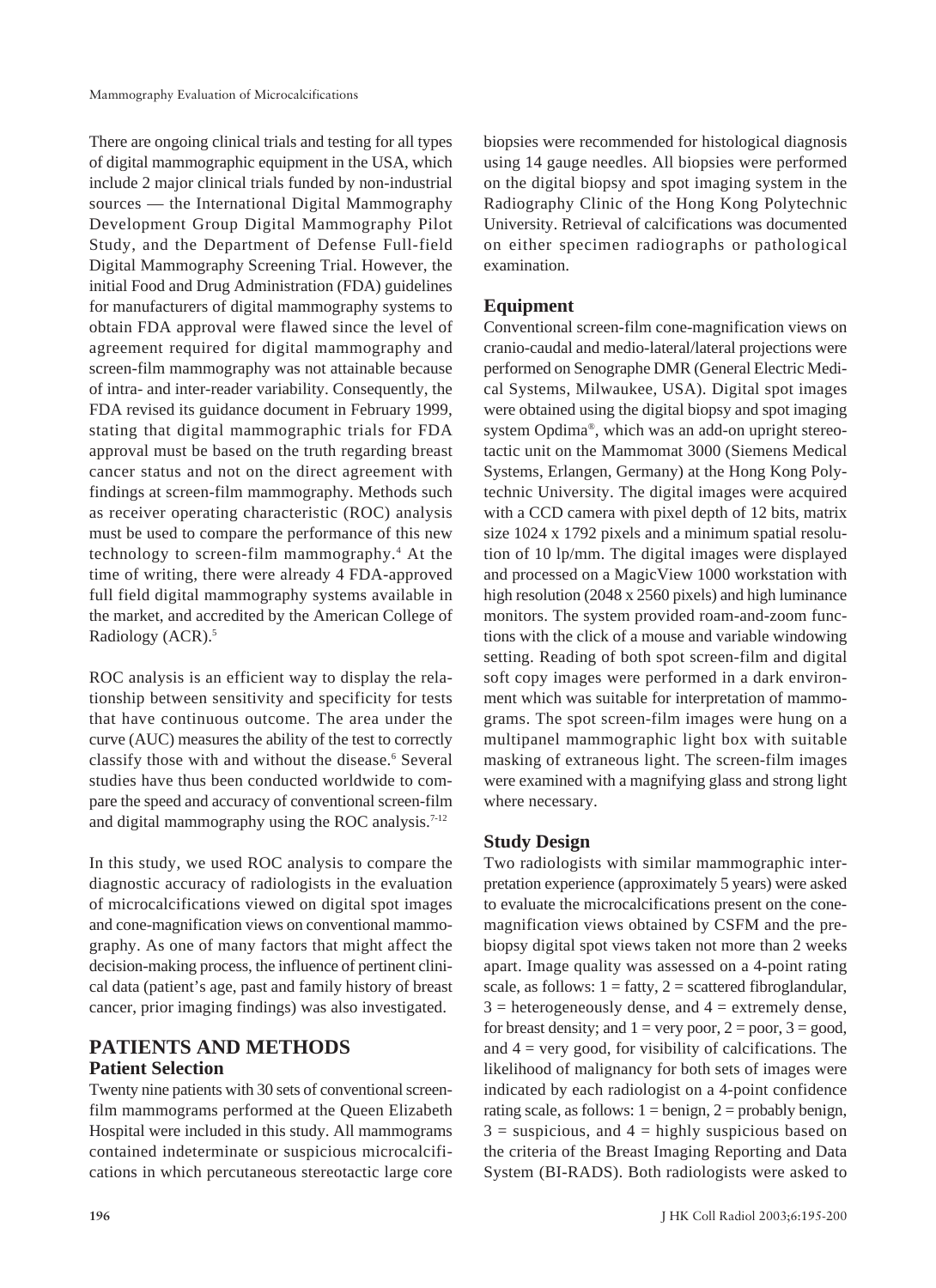

**Figure 1.** Suspicious clustered pleomorphic and branching calcifications on (a) spot screen-film image and (b) digital spot view. Biopsy revealed high-grade ductal carcinoma in situ.

give a second rating for the likelihood of malignancy with knowledge of patient's clinical data — age, family history or known history of breast cancer, clinical symptoms, and relevant prior mammogram findings for CSFM.

# **Data Analysis**

Histological diagnosis was used as the gold standard. Benign conditions were confirmed by lesion stability on follow-up mammogram performed after 6 months. The confidence ratings of each radiologist obtained from reading CFSM and digital spot images were analysed using ROC methodology (ROCKIT program available through the Internet from Metz CE, The University of Chicago, Chicago, USA).13 The diagnostic accuracy was quantified by area under the ROC curve, AUC. The Dorfman-Berbaum-Metz method using the LABMRMC 1.0B software (Beta version 3) was applied to calculate the statistical significance of difference between the averaged areas under the ROC curves that are estimated for the 2 diagnostic tests using 'jackknifing' and analysis of variance (ANOVA) methods.<sup>14</sup> It was also determined whether there was significant inter-reader variability in confidence ratings with and without clinical data for each reader.

### **RESULTS Overall Results**

Thirty mammograms from 29 patients were reviewed in this study. The mean age of the women was 47 years. Stereotactic core biopsies of the microcalcifications were performed between September 2000 and June 2002. Microcalcifications were confirmed at specimen radiography or biopsy pathology in all cases. Seven malignant or suspicious lesions were diagnosed on core biopsy in the 30 cases (23.3%). Five cases of ductal carcinoma in situ (intermediate to high grade) were diagnosed on core biopsy, which were confirmed on

subsequent surgical excision (Figures 1a and 1b). There was 1 mucocele-like lesion, which revealed ductal carcinoma in situ at excision with hookwire localisation. Another biopsy revealed atypical apocrine changes, with high grade ductal carcinoma in situ confirmed after surgery (Table 1).

The rest of the lesions had a benign diagnosis or showed no evidence of malignancy on core biopsy. Stability of

**Table 1.** Patients' ages and biopsy results.

| Age (years) | <b>Biopsy results</b>                              |  |  |
|-------------|----------------------------------------------------|--|--|
| 49          | No malignancy                                      |  |  |
| 55          | Fibrocystic disease                                |  |  |
| 43          | Sclerosing adenosis                                |  |  |
| 47          | Proliferative fibrocystic disease                  |  |  |
| 47          | Atypical lobular hyperplasia with pagetoid spread  |  |  |
| 48          | High-grade ductal carcinoma in situ                |  |  |
| 45          | Fibrocystic disease                                |  |  |
| 43          | Intermediate-grade ductal carcinoma in situ        |  |  |
| 41          | Sclerosing adenosis                                |  |  |
| 46          | Moderate- to high-grade ductal carcinoma in situ   |  |  |
| 47          | No malignancy                                      |  |  |
| 53          | No malignancy                                      |  |  |
| 60          | Fibrocystic disease                                |  |  |
| 52          | Benign                                             |  |  |
|             | Benign                                             |  |  |
| 38          | Mucocele-like lesion (excision revealed high-grade |  |  |
|             | ductal carcinoma in situ)                          |  |  |
| 38          | High-grade ductal carcinoma in situ                |  |  |
| 47          | No malignancy                                      |  |  |
| 50          | No malignancy                                      |  |  |
| 68          | Intermediate-grade ductal carcinoma in situ        |  |  |
| 49          | Non-proliferative fibrocystic disease              |  |  |
| 47          | No malignancy                                      |  |  |
| 41          | Fibrocystic disease                                |  |  |
| 53          | Atypical apocrine changes (excision revealed high- |  |  |
|             | grade ductal carcinoma in situ)                    |  |  |
| 45          | Proliferative fibrocystic changes                  |  |  |
| 48          | Proliferative fibrocystic changes                  |  |  |
| 26          | No malignancy                                      |  |  |
| 48          | No malignancy                                      |  |  |
| 49          | No malignancy                                      |  |  |
| 37          | No malignancy                                      |  |  |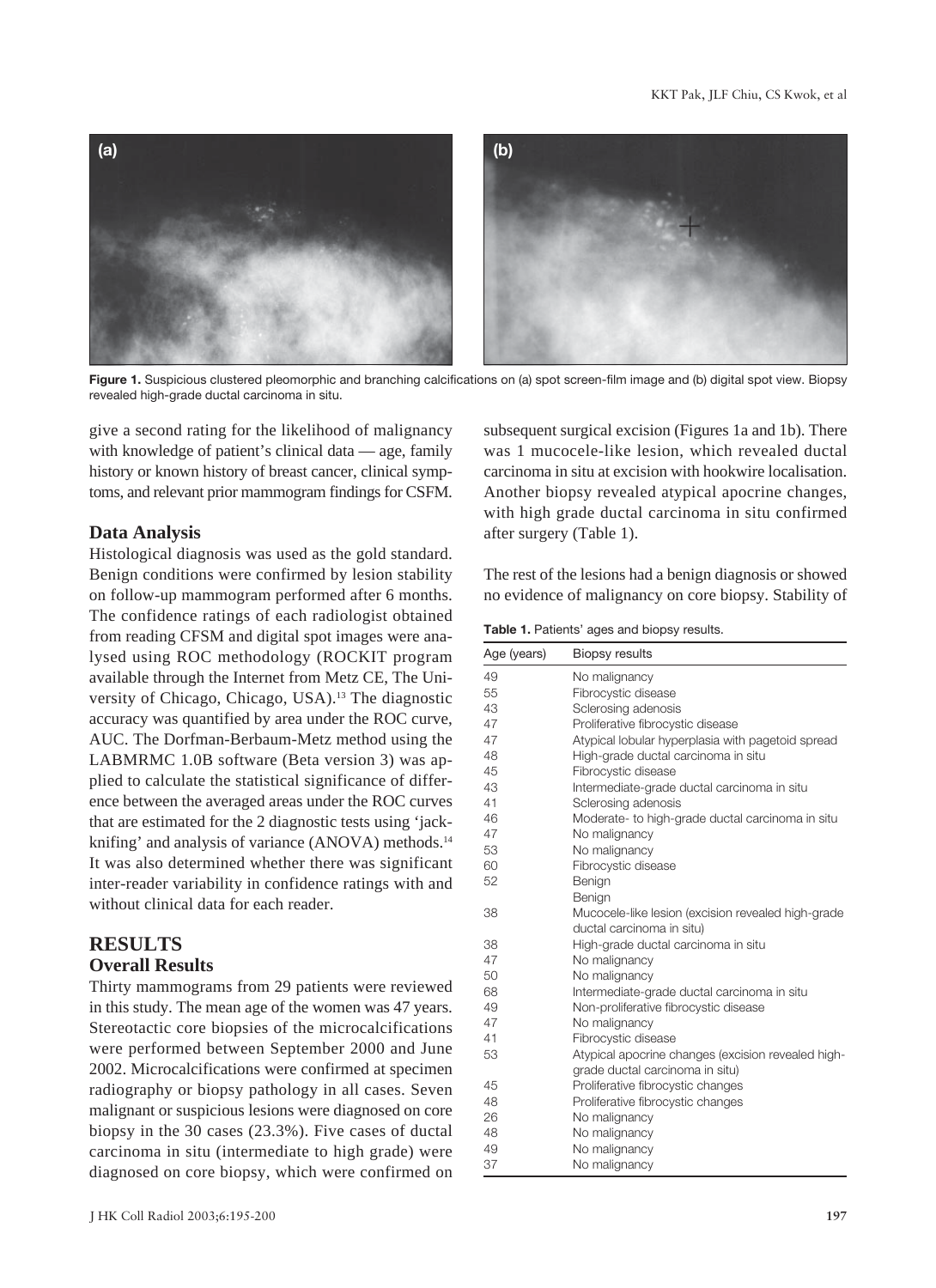#### Mammography Evaluation of Microcalcifications



**Figure 2.** Extremely dense breast with segmental faint indeterminate clustered microcalcifications on (a) spot screen-film image and (b) digital spot view. Biopsy revealed fibrocystic changes with focal moderate epitheliosis and adenosis.

**Table 2.** Areas under the receiver operating characteristic curves for evaluation of microcalcifications on conventional screen-film mammography (CSFM) and digital spot mammography (DSM), with and without clinical data.

| Radiologist | Area under the curve |                       |  |
|-------------|----------------------|-----------------------|--|
|             | <b>CSFM</b>          | <b>DSM</b>            |  |
| $A + B$     | $0.830 \pm 0.065$    | $0.741 \pm 0.087$     |  |
|             | With clinical data   | Without clinical data |  |
| Α           | $0.676 \pm 0.097$    | $0.789 \pm 0.096$     |  |
| B           | $0.830 \pm 0.103$    | $0.869 \pm 0.084$     |  |

All values are expressed as mean ± standard error.

the lesions were confirmed on follow-up mammogram performed 6 months later.

# **Ratings on Image Quality**

Subjective ratings by both readers for breast density and visibility of calcifications on CSFM and digital spot mammography (DSM) showed that most of the patients in this group had scattered fibroglandular to extremely dense breasts (1% fatty, 56% scattered fibroglandular, 35% heterogeneously dense, and 8% extremely dense) [Figures 2a and 2b], which agreed with the reported ethnic differences in mammographic densities comparing Caucasian and Asian women.15 Visibility rankings were more favourable for digital spot images, with 70% of cases being considered 'good to very good' on DSM compared with 56.7% for CSFM.

#### **Receiver Operating Characteristic Analysis**

The AUC of the ROC analysis and the corresponding ROC curves were shown in Table 2 and Figures 3 and 4, respectively. Higher AUC values were observed by both radiologists when assessing microcalcifications on CSFM than on digital mammography, but the mean difference was not statistically significant ( $p = 0.04$ ; 95% confidence interval, -0.12, 0.23). Prior knowledge of the patient's



**Figure 3.** Receiver operating characteristic curves and areas under the curves (AUC) for both radiologists on conventional screen-film mammography (CSFM) and digital spot mammography (DSM).

clinical data did not seem to improve the diagnostic accuracy, but the mean difference in AUC values with and without clinical data was statistically insignificant (p = 0.07; 95% confidence interval, -0.06, 0.21).

# **DISCUSSION**

Approximately 10% to 20% of palpable breast cancers are not visible on traditional screen-film mammography due to insufficient contrast between normal and abnormal breast tissue. As the mammographic features of earlystage breast cancers are not very specific, the need for high sensitivity leads to biopsy of many low-suspicion lesions. The positive predictive values of mammographic signs are often below 30%.16 The limitations of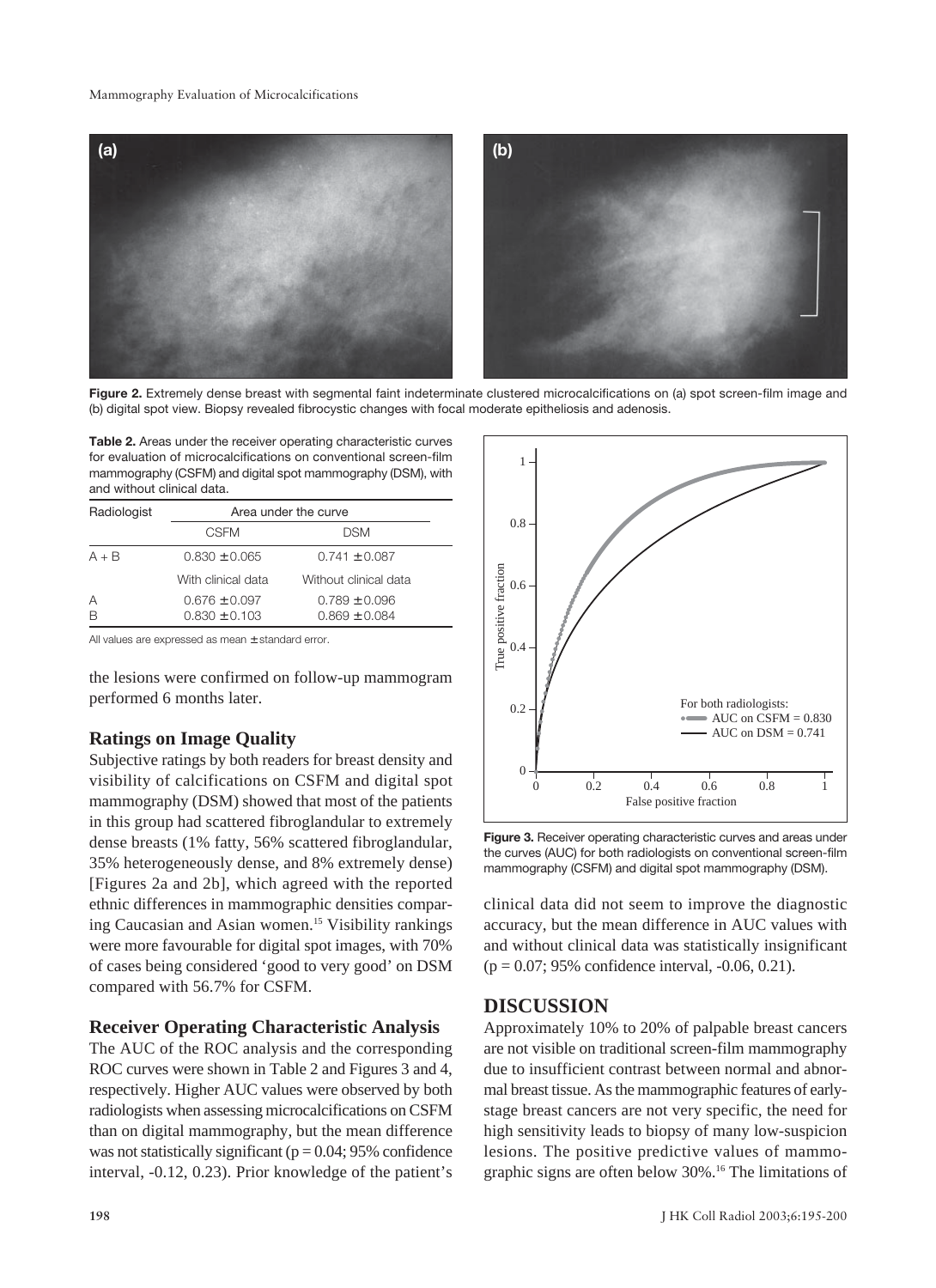

**Figure 4.** Receiver operating characteristic curves and areas under the curves (AUC) for 2 individual radiologists (a and b) on conventional screen-film with and without clinical data.

mammography in detection of breast cancer in Asian women are further exacerbated by relatively dense parenchymal pattern. Sensitivity, specificity, and AUC performance for populations of patients with dense parenchymal patterns have been documented as being lower than those for a more general population of patients.17 Digital mammography, however, offers potential advantages over the standard use of radiographic film with its large dynamic range that allows examination of all areas of the breast, despite the varying density. There are thus great enthusiasm and hope for improved detection of early breast cancer by digital mammography with its enhanced contrast resolution, optimised image processing and display, as well as digital storage and transfer.

The average AUC values for the ROC curves generated from CSFM and DSM in this study are 0.83 and 0.74, respectively. The reported average AUC of radiologists based on BI-RADS categories are in the range of 0.74 to 0.95.18 Digital mammography enhanced the visibility of lesions for dense breasts in our study, as indicated by the higher visibility ratings obtained on DSM (70.0%) compared with CSFM (56.5%). However, it is interesting to note that improved lesion detection did not result in better diagnostic accuracy. We attempt to explain this discrepancy by study design and intra- and inter-reader variability in the characterisation of microcalcifications.

Firstly, the viewing of soft copy display of DSM images was relatively new to both readers as only conventional screen-film mammography was available at Queen Elizabeth Hospital. Better diagnostic accuracy for DSM might be obtained if a pilot reader study with training cases was performed for the readers to become more familiar in viewing digital mammograms and to provide positive feedback for evaluation of lesions on the malignancy rating scales.

It should be noted that our data is generated from a biased data set, which did not include lesions in which biopsy was not performed, thus not representing a random sample of the lesions in the patient population. The positive predictive value for stereotactic biopsy of microcalcifications in this study was 23.3%, slightly higher than 18.9% for the same procedure among patients attending the Department of Radiology and Imaging at the Queen Elizabeth Hospital (data derived from the audit of interventional breast procedures at the Queen Elizabeth Hospital, with a case mix of 70% problem solving to 30% screening mammograms performed in the year 2002). There was also a selection bias in choosing cases with faint calcifications in parts of the breast deemed difficult to biopsy. The subtlety of lesions in the case sets, which may function as a predictor of case difficulty, may nullify the benefits of improved contrast resolution provided by digital mammography.

Secondly, only cone magnification views of CSFM and spot digital images were given for malignancy rating. As decision making is a complex process, the simple